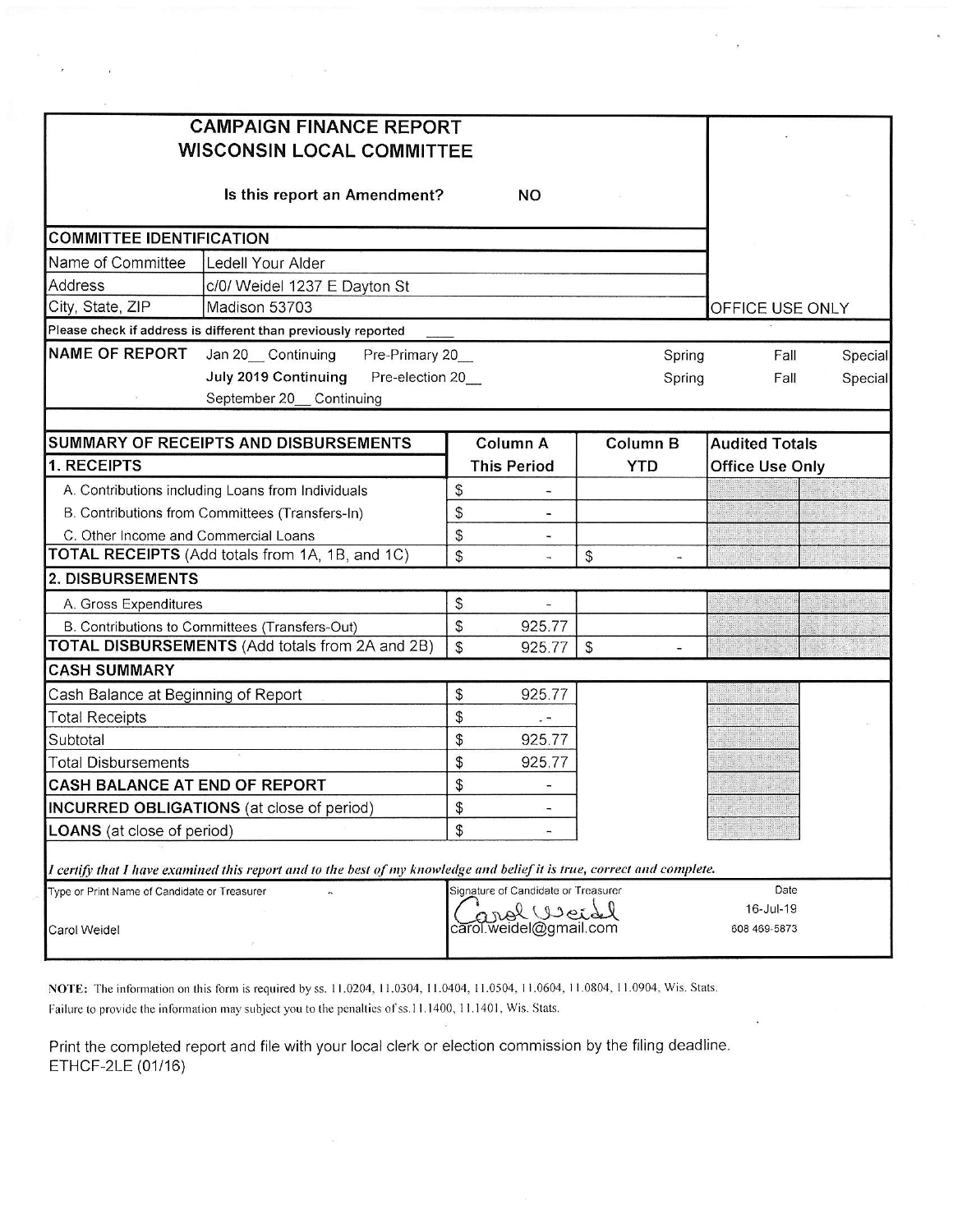SCHEDULE 2-B

## **Contributions to Committees**

é

| <b>MID</b>    |                                                                                                                                                                                                                                                                                                                                                                                                              |  |  |  |
|---------------|--------------------------------------------------------------------------------------------------------------------------------------------------------------------------------------------------------------------------------------------------------------------------------------------------------------------------------------------------------------------------------------------------------------|--|--|--|
|               | $\begin{array}{ c c c }\hline \textbf{AMOUNIT} & \textbf{1} & \textbf{2} & \textbf{3} & \textbf{5} & \textbf{77} & \textbf{8} & \textbf{10} & \textbf{10} & \textbf{10} & \textbf{10} & \textbf{10} & \textbf{10} & \textbf{10} & \textbf{10} & \textbf{10} & \textbf{10} & \textbf{10} & \textbf{10} & \textbf{10} & \textbf{10} & \textbf{10} & \textbf{10} & \textbf{10} & \textbf{10} & \textbf{10} & \$ |  |  |  |
| $rac{2}{2}$   | 53703 \$                                                                                                                                                                                                                                                                                                                                                                                                     |  |  |  |
| $\frac{1}{2}$ | $\overline{\overline{z}}$                                                                                                                                                                                                                                                                                                                                                                                    |  |  |  |
| $\frac{N}{2}$ | hadison                                                                                                                                                                                                                                                                                                                                                                                                      |  |  |  |
|               | ADDRESS<br>2642 Hoard St                                                                                                                                                                                                                                                                                                                                                                                     |  |  |  |
| $2thics 1D#$  |                                                                                                                                                                                                                                                                                                                                                                                                              |  |  |  |
| JATE          | Satva for Madisor<br>$-20/2015$                                                                                                                                                                                                                                                                                                                                                                              |  |  |  |
| ž             |                                                                                                                                                                                                                                                                                                                                                                                                              |  |  |  |